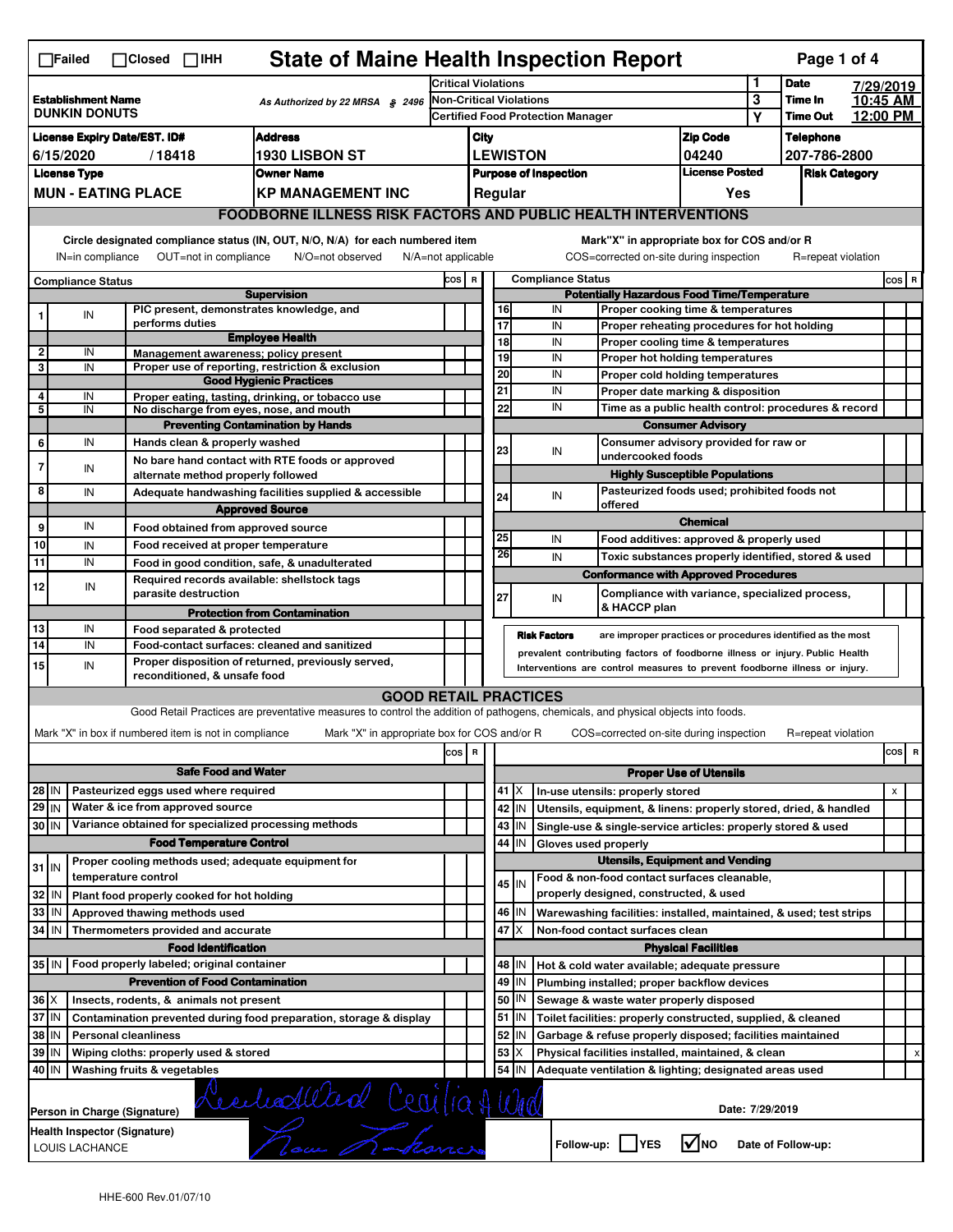| <b>State of Maine Health Inspection Report</b><br>Page 2 of 4 |                              |                        |                          |                                  |              |  |  |  |  |
|---------------------------------------------------------------|------------------------------|------------------------|--------------------------|----------------------------------|--------------|--|--|--|--|
| <b>Establishment Name</b><br><b>DUNKIN DONUTS</b>             |                              |                        | As Authorized by 22 MRSA | 7/29/2019<br>Date                |              |  |  |  |  |
| <b>License Expiry Date/EST. ID#</b><br>6/15/2020<br>/18418    | 1930 LISBON ST               |                        | <b>Zip Code</b><br>04240 | <b>Telephone</b><br>207-786-2800 |              |  |  |  |  |
|                                                               |                              |                        |                          | <b>Temperature Observations</b>  |              |  |  |  |  |
| <b>Location</b>                                               | <b>Temperature</b>           |                        |                          |                                  | <b>Notes</b> |  |  |  |  |
| Milk                                                          | Dispenser (wall side)        |                        |                          |                                  |              |  |  |  |  |
| Chlorine solution                                             | 50-99 ppm                    | 3 bay sink             |                          |                                  |              |  |  |  |  |
| Milk                                                          | Dispenser (Dining area side) |                        |                          |                                  |              |  |  |  |  |
| Water                                                         | $119*$                       | 3 bay sink             |                          |                                  |              |  |  |  |  |
| Egg patty                                                     | $40*$                        | Deli unit top          |                          |                                  |              |  |  |  |  |
| Cut lemon                                                     | $37*$                        | Cold holding (counter) |                          |                                  |              |  |  |  |  |
| Water                                                         | $116*$                       | Hand wash sink         |                          |                                  |              |  |  |  |  |
| Chlorine solution                                             | 50-99 ppm                    | Sanitizer bucket       |                          |                                  |              |  |  |  |  |
| Egg patty                                                     | $36*$                        | Deli unit bottom       |                          |                                  |              |  |  |  |  |



**Date: 7/29/2019**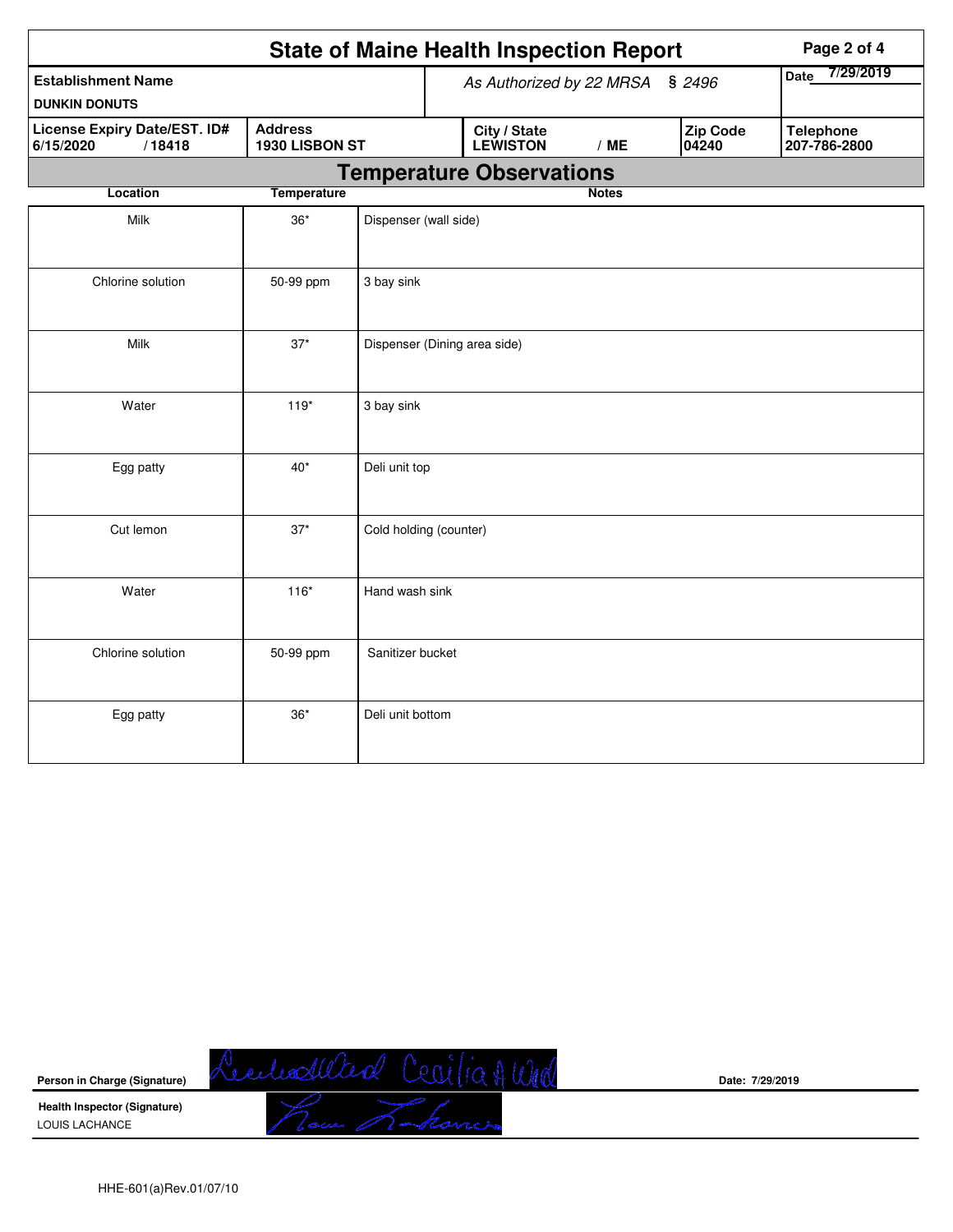| <b>State of Maine Health Inspection Report</b><br>Page 3 of 4                                                                                      |                                  |                                 |    |                          |  |  |  |  |  |  |
|----------------------------------------------------------------------------------------------------------------------------------------------------|----------------------------------|---------------------------------|----|--------------------------|--|--|--|--|--|--|
| <b>Establishment Name</b><br><b>DUNKIN DONUTS</b>                                                                                                  | 7/29/2019<br>Date                |                                 |    |                          |  |  |  |  |  |  |
| License Expiry Date/EST. ID#<br>6/15/2020<br>/18418                                                                                                | <b>Address</b><br>1930 LISBON ST | City / State<br><b>LEWISTON</b> | ME | <b>Zip Code</b><br>04240 |  |  |  |  |  |  |
| <b>Observations and Corrective Actions</b>                                                                                                         |                                  |                                 |    |                          |  |  |  |  |  |  |
| Violations cited in this report must be corrected within the time frames below, or as stated in sections<br>8-405.11 and 8-406.11 of the Food Code |                                  |                                 |    |                          |  |  |  |  |  |  |
| 36: 6-501.111.(C): C: Pests found on premises due to not using proper methods to control them.                                                     |                                  |                                 |    |                          |  |  |  |  |  |  |

INSPECTOR NOTES: Many fruit flies in donut, muffin, munchkin display case. Product discarded by manager for quality issues. Call Pest Control Company to actively treat for fruit flies throughout Dunkin establishment. Send treatment reports to Health Inspector.

41: 3-304.12: N: Improper between-use storage of in-use utensils.

INSPECTOR NOTES: Sandwich style spreaders stored in unclean area. All food contact utensils must be held in/on sanitized surfaces. \*COS

47: 4-602.13: N: Non-food contact surfaces are not cleaned at a frequency necessary to preclude accumulation of soil residues.

INSPECTOR NOTES: Shelving in warewashing area have an accumilation of dust. Clean more often and as neccesary.

53: 6-501.12: N: The physical facilities are not clean.

INSPECTOR NOTES: \*\*REPEAT\*\* Hard to reach areas of floors, walls and ceilings have old food debris and dirt. Clean in hard to reach areas more often to prevent build up.

**Person in Charge (Signature) Health Inspector (Signature)** 

LOUIS LACHANCE

**Date: 7/29/2019**